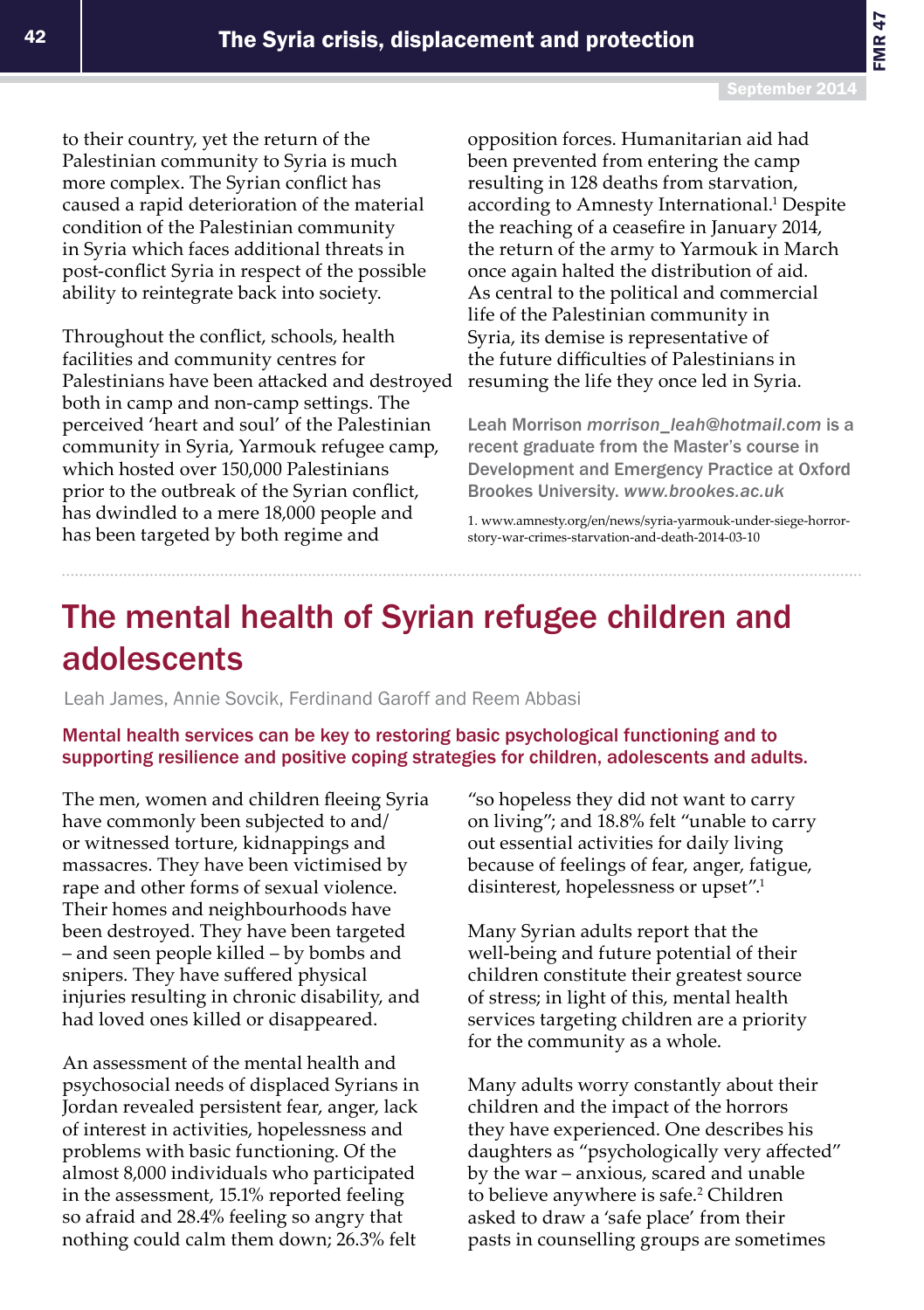

*Syrian refugee children in Adiyaman refugee camp, Turkey.*

unable to access any non-violent memories and instead draw the tanks and soldiers that populated their neighbourhoods.

For many Syrian children and adolescents, distress is a product of direct exposure to warrelated trauma, challenging family dynamics associated with trauma and displacement, and stressors related to adjusting to life in Jordan. Parents and other family members exposed to traumatic experiences and showing symptoms associated with stress and trauma are more likely to demonstrate poor parenting, including abuse and neglect in some cases.

Syrian children receiving services at the Center for Victims of Torture (CVT) commonly express an enormous sense of personal responsibility for supporting and protecting family members, including parents. Some describe "guarding" their families by standing watch by the door, or worrying about how best to comfort their parents when they are distressed. Children may also protect parents by refraining from disclosing their own traumatic experiences and related symptoms. At the same time, many children and adolescents share that they are not made privy to certain family discussions. Children most commonly express frustration and anxiety associated with being left out of discussions

about, for example, safety concerns or the whereabouts and well-being of missing family members, sometimes saying that they are fully aware of circumstances but are made to feel that they should feign innocence in order not to disturb their parents further.

In an effort to facilitate healing and positive coping among Syrian children and their parents, CVT provides mental-health, group and individual counselling and physiotherapy services at its clinics in the urban areas of Amman and Zarqa in Jordan, as well as social work services and parent psychological education regarding common responses to trauma and stress for children.

A primary objective is to facilitate a shift in self-image from passive victim to active survivor who can draw on their experiences to positively affect others. Under CVT's care, torture and war atrocity survivors recover from psychological and physical symptoms, helping them to successfully regain control of their lives. Clients consistently show improvements in both adaptive functioning and non-symptom indicators, as well as in reduction of symptoms such as those for depression and anxiety. Clinical staff conduct assessments of functionality and symptom measures at intake and after 3,